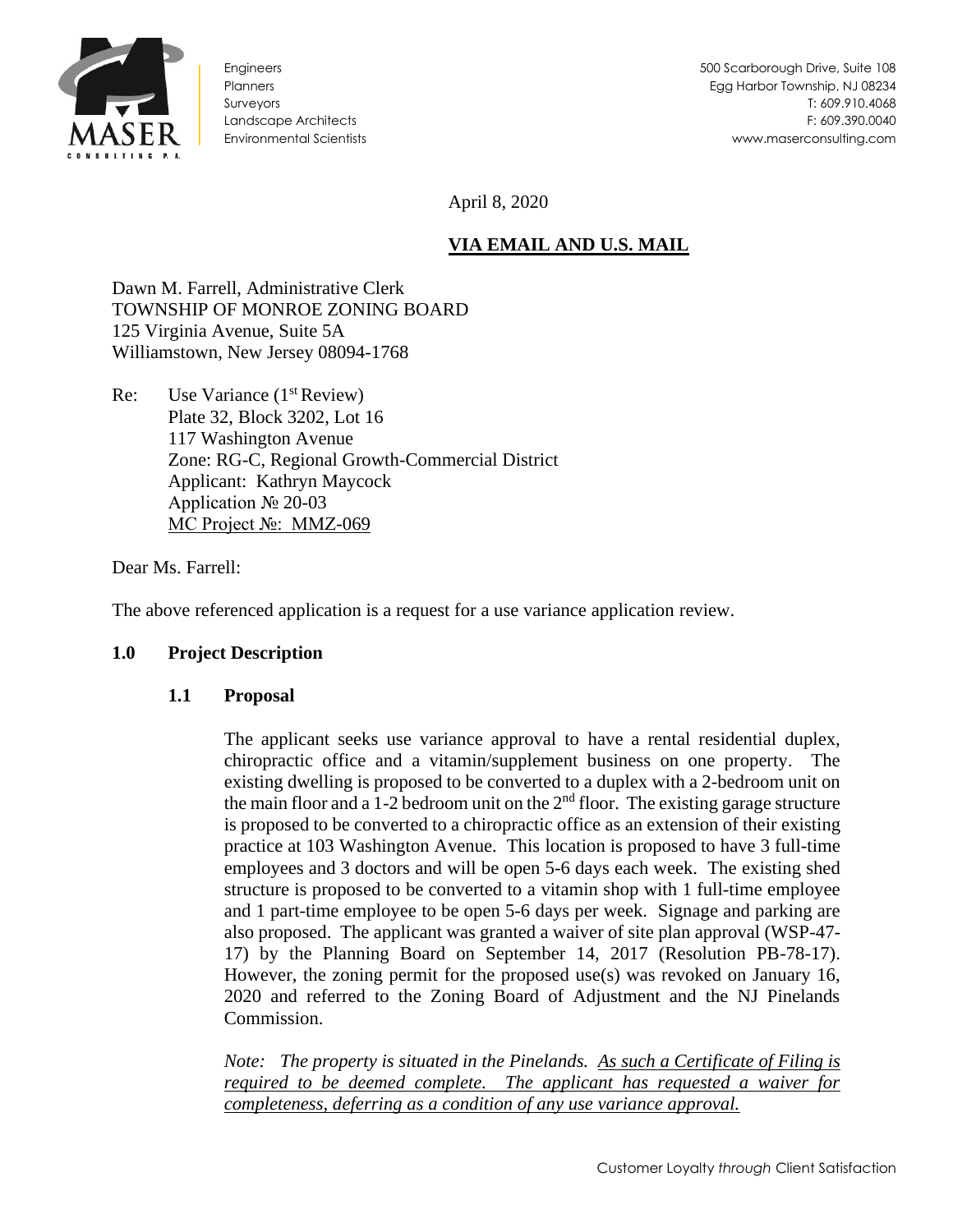

# **1.2 Existing Conditions**

The 27,918± square foot parcel is located at 117 Washington Avenue and contains a 1½ story frame dwelling, a detached garage and a shed. The property is zoned RG-C, Regional Growth Commercial District and is located in the Pinelands.

### **1.3 Surrounding Land Uses**

The surrounding parcels are also zoned RG-C, Regional Growth Commercial and contain a mix of residential and commercial uses. The adjacent parcel to the west is vacant and owned by the Township. The parcels adjacent to the east contain the applicant's existing chiropractic office and a residence. Parcels across Washington Avenue are primarily single-family residential.

### **2.0 Materials Reviewed**

We have reviewed the referenced submission, encoded by the Zoning Board as #20-03, received electronically on March 12, 2020, consisting of the following:

| Sheet | <b>Title</b>                                                             | <b>Date</b>        |
|-------|--------------------------------------------------------------------------|--------------------|
| ---   | Application                                                              | March 6, 2020      |
| ---   | E-mail regarding Revoked Zoning Permit                                   | January 23, 2020   |
|       | Referral Form to the Land Use Boards                                     | January 23, 2020   |
|       | Letter to Applicant from Zoning Office                                   | January 16, 2020   |
| ---   | Resolution PB-78-17                                                      | September 14, 2017 |
|       | Monroe Township Zoning Review Letter                                     | September 8, 2017  |
|       | Site Plan Waiver Checklist (WSP-47-2017)                                 |                    |
| ---   | Site Plan Application                                                    | July 27, 2017      |
|       | Applicant's Narrative of Project                                         | August 25, 2017    |
|       | Sketch of Office Plan                                                    |                    |
| ---   | <b>Exhibit of Existing Conditions</b>                                    |                    |
|       | Legal Description, Block 3202, Lot 16                                    | August 21, 2017    |
|       | Zoning Permit for Wrap-around Driveway                                   | August 25, 2017    |
| ---   | Zoning Permit Application for Wrap-around<br>Driveway                    | August 2017        |
|       | Plan of Survey Exhibit                                                   | August 21, 2017    |
|       | Site Plan Waiver Review Letter prepared by ARH<br>Associates             | March 8, 2018      |
|       | Zoning Permit for Expansion of Driveway Apron                            | March 20, 2018     |
|       | Zoning Permit Application for Expansion of<br>Driveway Apron             | March 19, 2018     |
|       | Site Plan Waiver/Lot Grading Review Letter<br>prepared by ARH Associates | July 24, 2020      |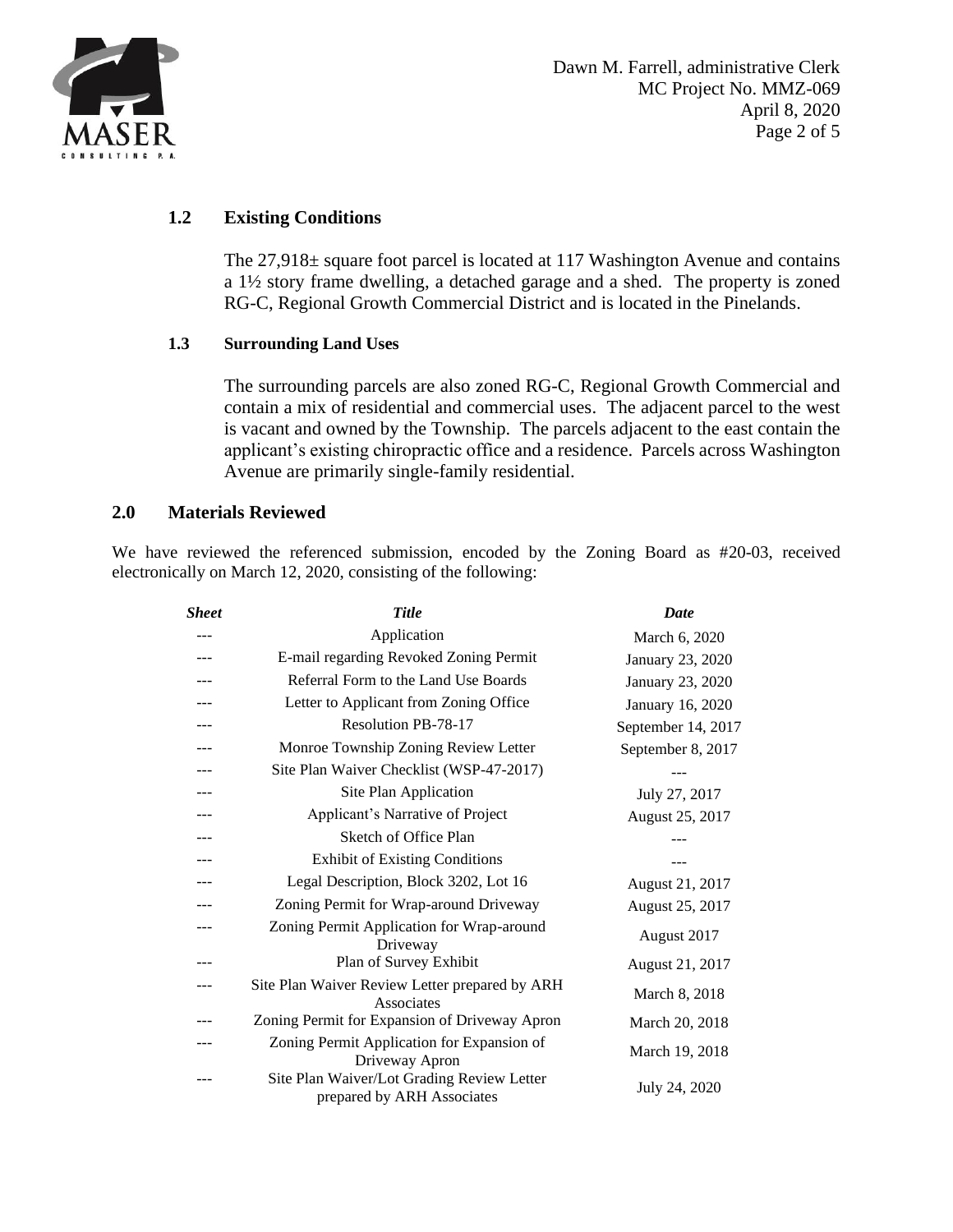

| 1 of 2 | Exhibit of Plan of Survey             | Revised to February 16, 2018 |
|--------|---------------------------------------|------------------------------|
| ---    | Zoning Permit for Signage             | September 28, 2018           |
|        | Zoning Permit Application for Signage | September 28, 2018           |
| ---    | SignPros Letter of Authorization      | September 25, 2018           |
|        | Sketch of Proposed Sign               | September 29, 2018           |

## **3.0 Zoning Requirements**

**3.1 Use**

In accordance with § 175-161.6 (attachment 4), two family, twin or duplex residential dwellings including accessory garages are not listed as a permitted use in the RG-C, Regional Growth-Commercial district. In addition, per § 175-127 in the Pinelands area, no more than one principal use shall be located on a lot. As proposed, a use variance is required.

In accordance with § 175-161.6 (attachment 4) business and professional offices are permitted uses.

# **3.2 Bulk Requirements RG-C (Community Commercial)**

*As a non-permitted use there are no specific standards under RG-C for duplexes. There are standards for a business or professional use. It should be noted that the existing residential structures to be converted are nonconforming under these standards as outlined below.*

- **1. Lot Area:** The minimum required lot size is 20,000 s.f. The plan conforms to these requirements, having an overall lot area of 27,918 s.f.
- **2. Lot Frontage/Width:** The minimum required lot frontage/lot width is 100 feet. The plan conforms to these requirements.
- **3. Minimum Front Yard/Building Setback:** The minimum required front yard/building setback is 75 feet. The plan does not conform to the 75' setback requirement, having an existing front yard setback of only 29.7 feet. As proposed, a variance would be required.
- **4. Side Yard Setback:** The minimum required side yard setback is 20 feet. The plan does not conform to this requirement, having an existing side yard setback of only 4.1 feet. As proposed, a variance would be required.
- **5. Rear Yard Setback:** The minimum required rear yard setback is 50 feet. The plan does not conform to this requirement, having an existing rear yard setback of approximately 5-6 feet. As proposed a variance would be required.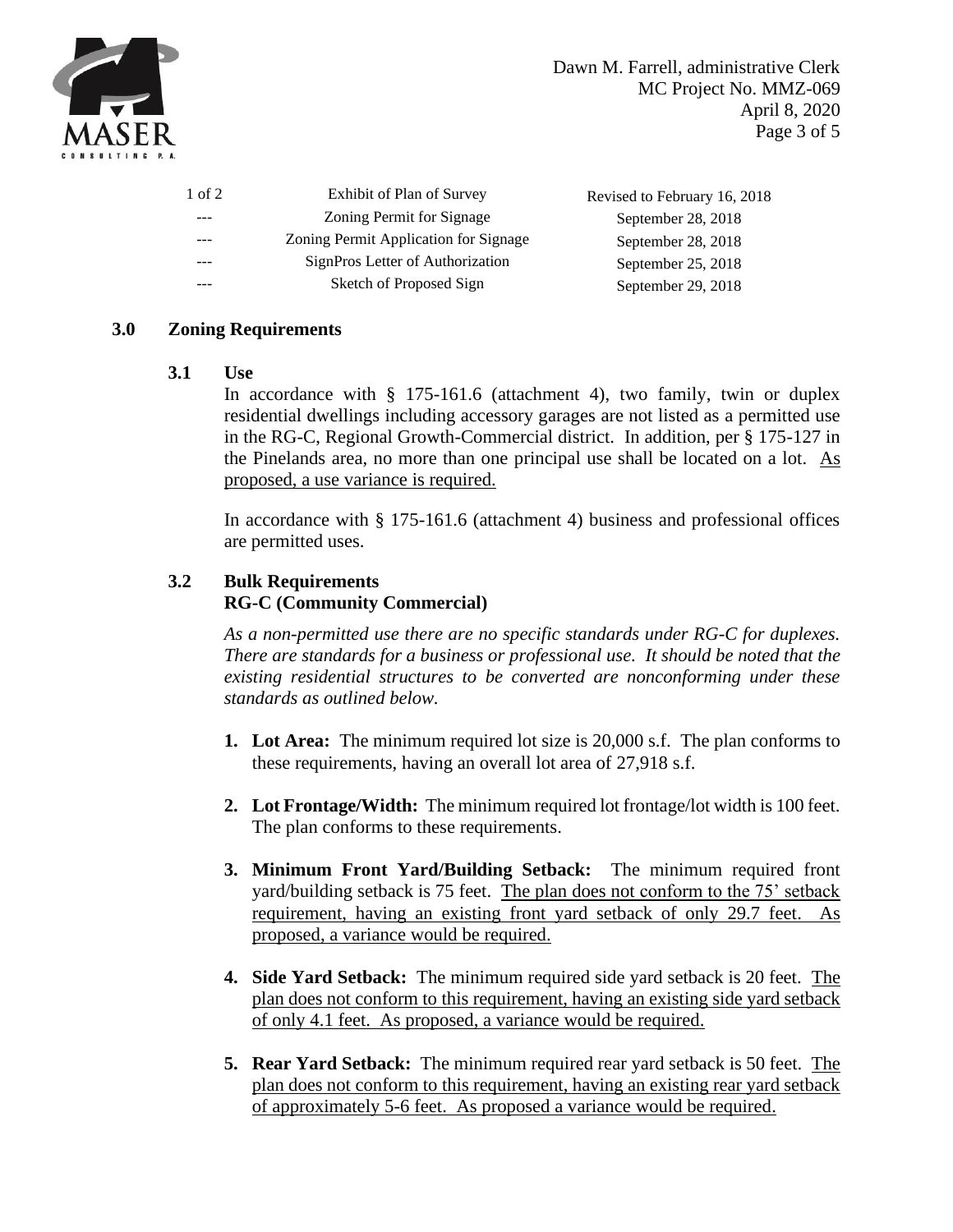

- **6. Lot Coverage:** The maximum permitted lot coverage is 70%. The plan does not address this requirement. Conformance to be determined.
- **7. Buffers:** The minimum required buffer setback is 25 feet. The plan does not conform to this requirement. As proposed, a variance would be required.
- **8. Building Height:** The maximum permitted building height is 35 feet. The building height has not been provided. As a 1 ½ -story structure and based on Google views, the existing structure appears to comply. Testimony regarding conformance with this requirement should be provided.

## **4.0 Master Plan Consistency**

The proposed use is not consistent with the goals and objectives of the Master Plan. Should the use variance be granted, any site improvements and/or physical impacts of the use need to be addressed and mitigated.

### **5.0 Fees, Contributions, and Obligations**

#### **5.1 Escrow**

The applicant must contact the Township's Finance Office to settle any outstanding review escrow accounts prior to any approval taking effect.

#### **6.0 General Comments / Recommendations**

6.1 In accordance with the New Jersey Municipal Land Use Law (N.J.S.A. 40:55D-76b), the applicant may elect to submit an application requesting approval of the use variance and a subsequent application for the approval of a site plan, if required, provided that the approval of the variance is conditioned upon the applicant obtaining all required subsequent approvals from the Zoning Board. No such subsequent approval shall be granted unless such approval can be granted without substantial detriment to the public good and without substantial impairment of the intent and purpose of the zone plan and zoning ordinance.

Consequently, any variance granted permitting the proposed use must be conditioned upon the applicant obtaining the necessary site plan approval, if deemed required, from the Zoning Board.

6.2 The applicant must demonstrate sufficient "special reasons" why the proposed use carries out a purpose of zoning, or how the refusal to allow the project would impose on the applicant an undue hardship. In addition, the applicant must